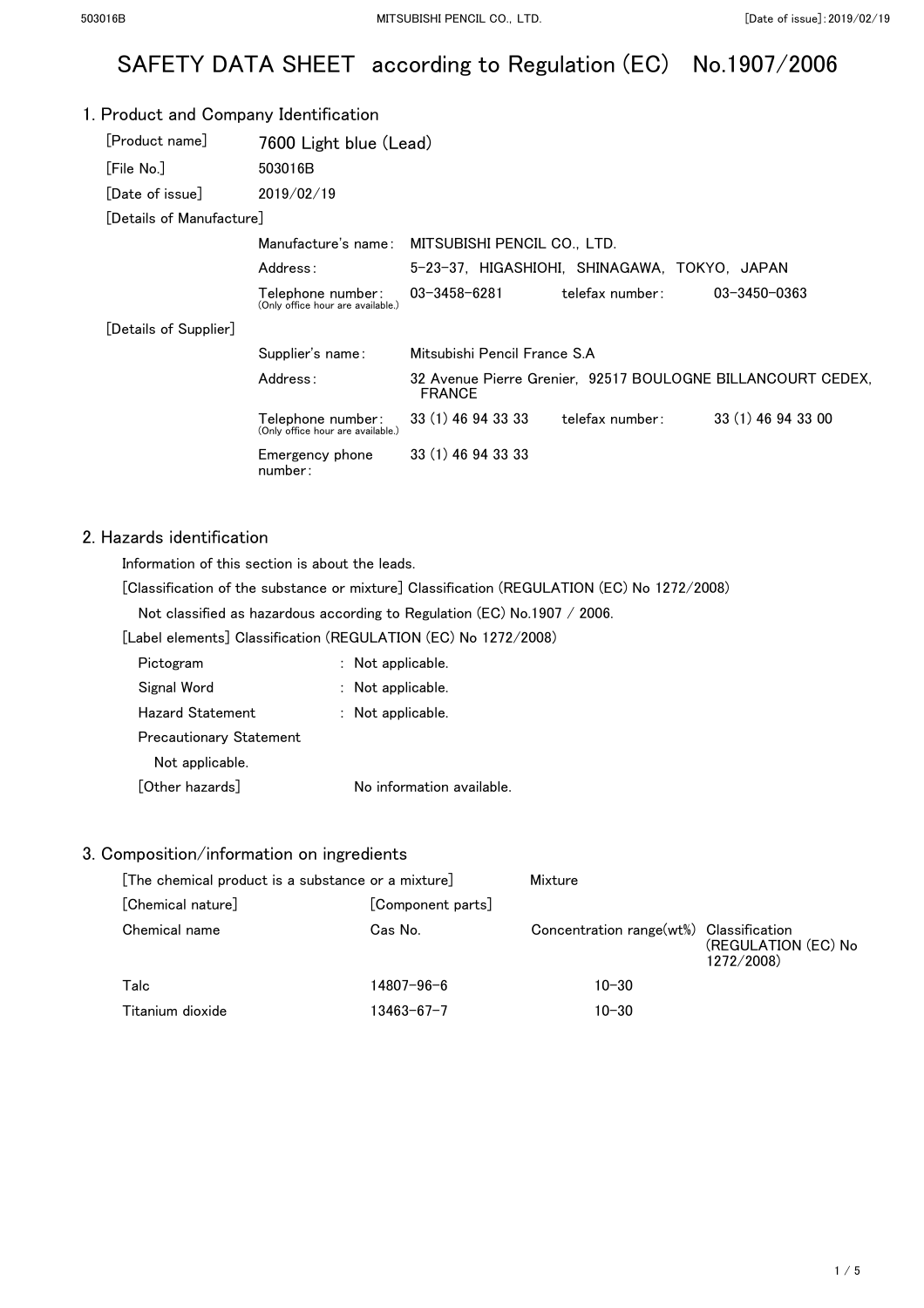# 4. First aid measures

| [Description of first aid measures] |  |  |  |
|-------------------------------------|--|--|--|
|-------------------------------------|--|--|--|

| Eve contact  | : Flush eyes with plenty of water for at least 15 minutes.                                                                                             |
|--------------|--------------------------------------------------------------------------------------------------------------------------------------------------------|
|              | : Take off the contact lens if possible                                                                                                                |
|              | : Consult medical advice depending on the symptoms.                                                                                                    |
| Skin contact | : Wash skin.                                                                                                                                           |
|              | : Consult medical advice depending on the symptoms.                                                                                                    |
| Ingestion    | : Rinse mouth well and spit out as much as possible.                                                                                                   |
|              | : No specific intervention is indicated as compound is not likely to be hazardous<br>by ingestion. However, if symptoms occur, consult medical advice. |
| Inhalation   | : Not applicable, because it hardly volatilizes at the normal temperature.                                                                             |

# 5. Firefighting measures

| [Extinguishing media]                                   | Regular dry chemical, carbon dioxide, water, regular foam                                            |  |
|---------------------------------------------------------|------------------------------------------------------------------------------------------------------|--|
| [Special hazards arising from the substance or mixture] |                                                                                                      |  |
|                                                         | No further relevant information available.                                                           |  |
| [Advice for firefighters]                               | Stay upwind and keep out of low areas and avoid inhalation of material or<br>combustion by-products. |  |
|                                                         | Wear suitable protective equipment.                                                                  |  |

# 6. Accidental release measures

| [Personal precautions, protective equipment and emergency procedures] |                                                             |  |
|-----------------------------------------------------------------------|-------------------------------------------------------------|--|
| No special precaution is needed.                                      |                                                             |  |
| [Environmental precautions]                                           | Do not allow leaked material to pollute rivers, lakes, etc. |  |
| [Methods and material for containment and cleaning up]                |                                                             |  |
| Sweep it with brooms and collect it.                                  |                                                             |  |

Dispose of waste in accordance with national, state and local regulations.

### 7. Handling and storage

[Precautions for safe handling]

Do not lick or swallow the lead.

Keep out of the reach of infants.

[Conditions for safe storage, including any incompatibilities]

Keep away from oxidizing materials, ignition sources, high temperature and direct sunlight.

Recommended temperature : 0-40℃

#### 8. Exposure controls/personal protection

| [Control parameters] |      |              |
|----------------------|------|--------------|
| Chemical name        | OSHA | ACGIH        |
| Titanium dioxide     |      | (TWA)10mg/m3 |
| Talc                 |      | (TWA)2mg/m3  |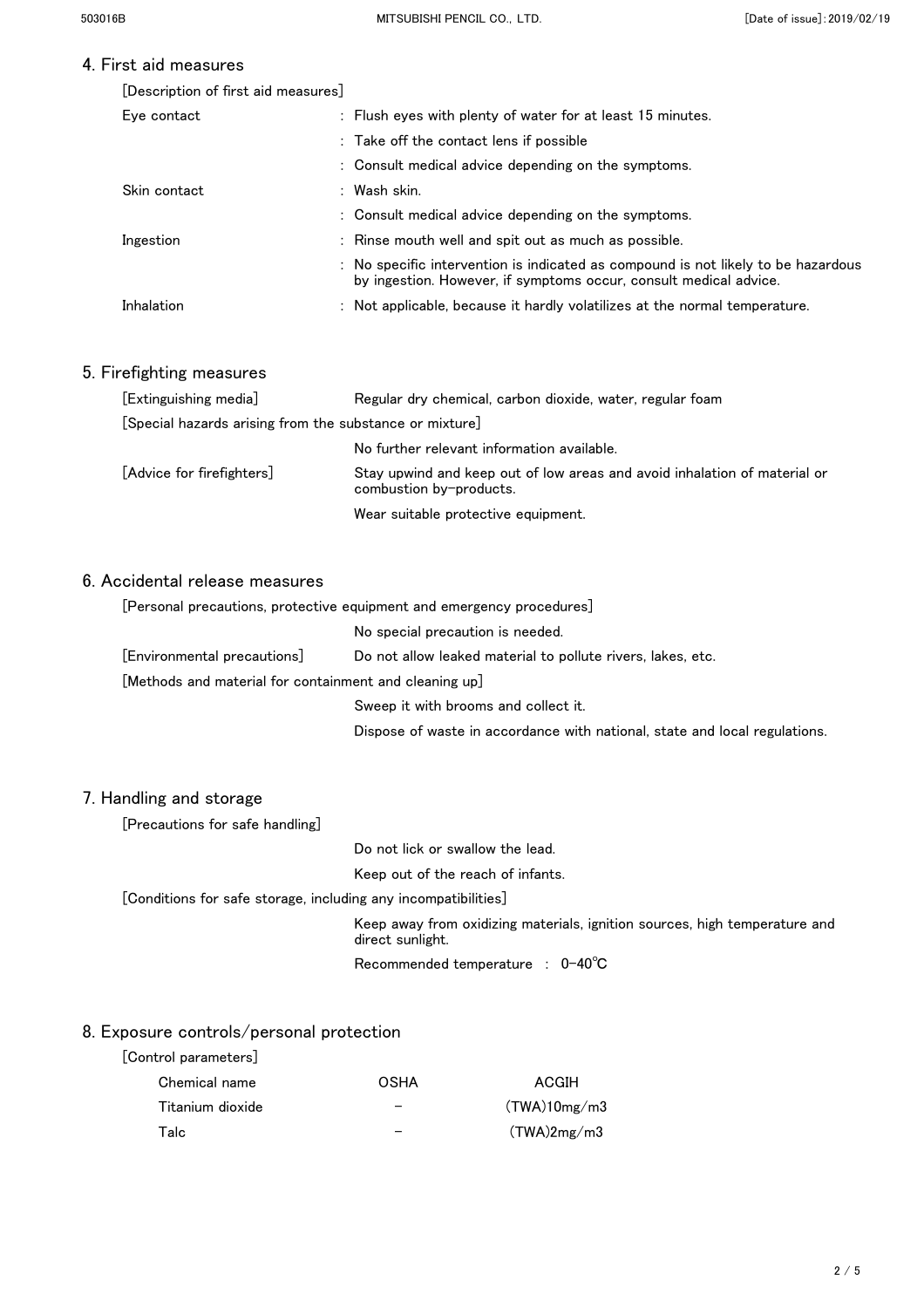| [Exposure controls]    |                 |
|------------------------|-----------------|
| Protective equipment   | : Not required. |
| Respiratory protection | : Not required. |
| Hands protection       | : Not required. |
| Eye protection         | : Not required. |
| Skin protection        | : Not required. |

# 9. Physical and chemical properties

| $\lfloor$ Information on basic physical and chemical properties] |                           |  |
|------------------------------------------------------------------|---------------------------|--|
| Color                                                            | Light blue                |  |
| State                                                            | Solid                     |  |
| Odor                                                             | slight odor               |  |
| рH                                                               | No information available. |  |
| Boiling point                                                    | No information available. |  |
| Melting point                                                    | No information available. |  |
| Flash point                                                      | No information available. |  |
| Autoignition temperature                                         | No information available. |  |
| Explosion limits                                                 | No information available. |  |
| Vapor density(air=1)                                             | No information available. |  |
| Density                                                          | about 1.4                 |  |
| Solubility in water                                              | insoluble                 |  |
| Evaporation rate                                                 | No information available. |  |
| $\lfloor$ Other information $\rfloor$                            | No information available. |  |

# 10. Stability and reactivity

| [Chemical stability]               | This mixture is stable in normal temperature, a condition of the pressure. |
|------------------------------------|----------------------------------------------------------------------------|
| [Reactivity]                       | No data available.                                                         |
| [Conditions to avoid]              | Avoid heat, flames, sparks and other sources of ignition.                  |
|                                    | Avoid direct sunlight and high temperature.                                |
| [Incompatible materials]           | No information available.                                                  |
| [Hazardous decomposition products] | No information available.                                                  |

|  |  |  | 11. Toxicological information |  |
|--|--|--|-------------------------------|--|
|--|--|--|-------------------------------|--|

| [Information on toxicological effects] |                                        |
|----------------------------------------|----------------------------------------|
| Acute toxicity(oral)                   |                                        |
| Classification not possible            | $:$ No information available.          |
| Acute toxicity(skin)                   |                                        |
| Classification not possible            | $\therefore$ No information available. |
| Acute toxicity(inhalation:dust/mist)   |                                        |
| Classification not possible            | $:$ No information available.          |
| Skin corrosion/irritation              |                                        |
| No information available.              |                                        |
| Serious eye damage/Eye Irritation      |                                        |
| No information available.              |                                        |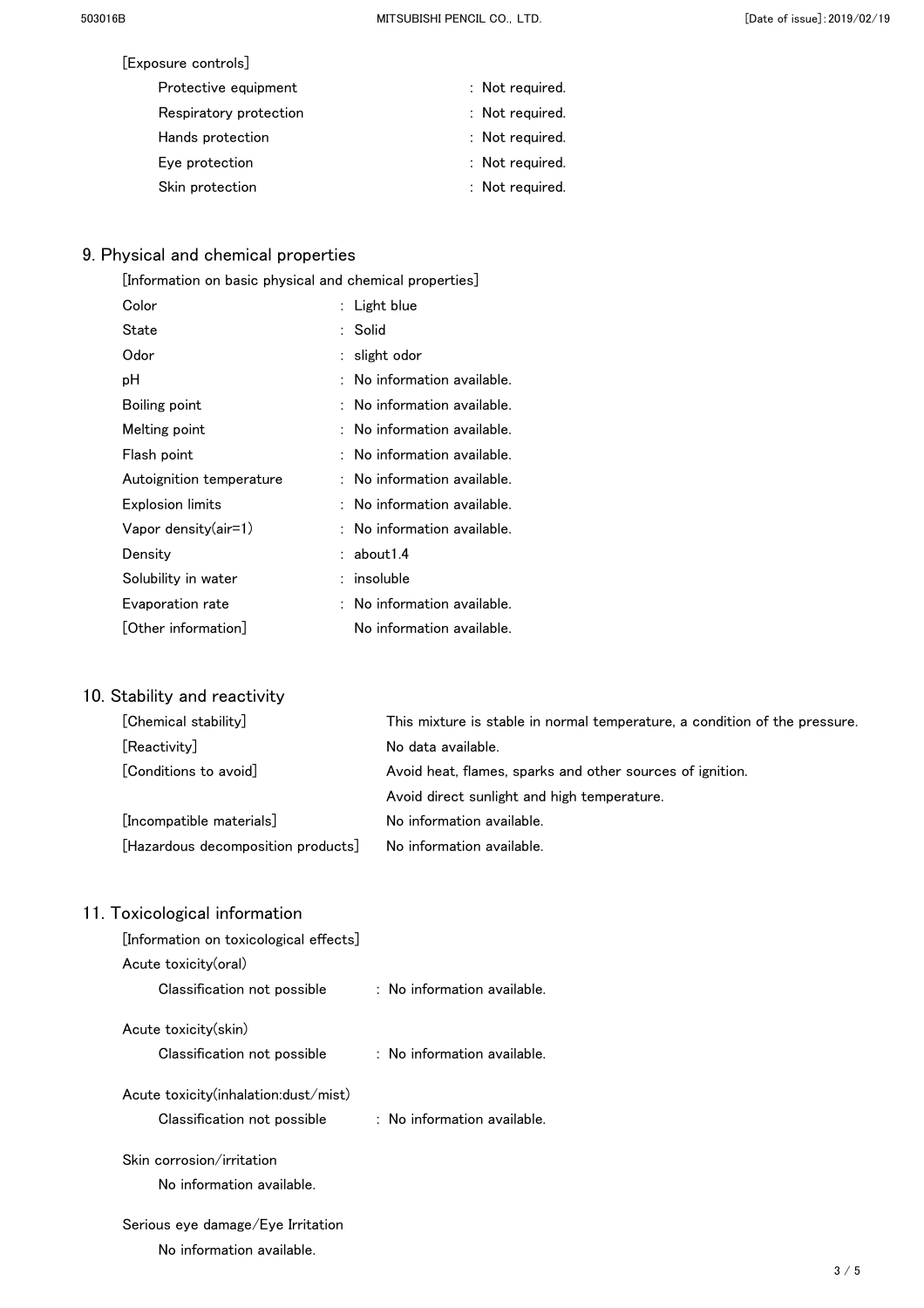#### Respiratory sensitizer

No information available.

### Skin sensitizer

No information available.

#### Germ cell mutagenicity

No information available.

#### **Carcinogenicity**

No information available.

# Toxic to reproduction

No information available.

# Specific target organ systemic toxicity(single exposure) No information available.

# Specific target organ systemic toxicity(repeated exposure) No information available.

# Aspiration hazard

No information available.

# Hazard to the Aquatic Environment (Acute) No information available.

# Hazard to the Aquatic Environment (Chronic) No information available.

# 12. Ecological information

| [Toxicity for fish]                  | No information available. |
|--------------------------------------|---------------------------|
| [Toxicity for crustaceans]           | No information available. |
| [Toxicity for algae]                 | No information available. |
| [Persistence and degradability]      |                           |
|                                      | No information available. |
| [Bioaccumulative potential]          | No information available. |
| [Mobility in soil]                   | No information available. |
| [Results of PBT and vPvB assessment] |                           |
|                                      | No information available. |
| [Other adverse effects]              | No information available. |

# 13. Disposal considerations

Dispose in accordance with all current regulations and standards.